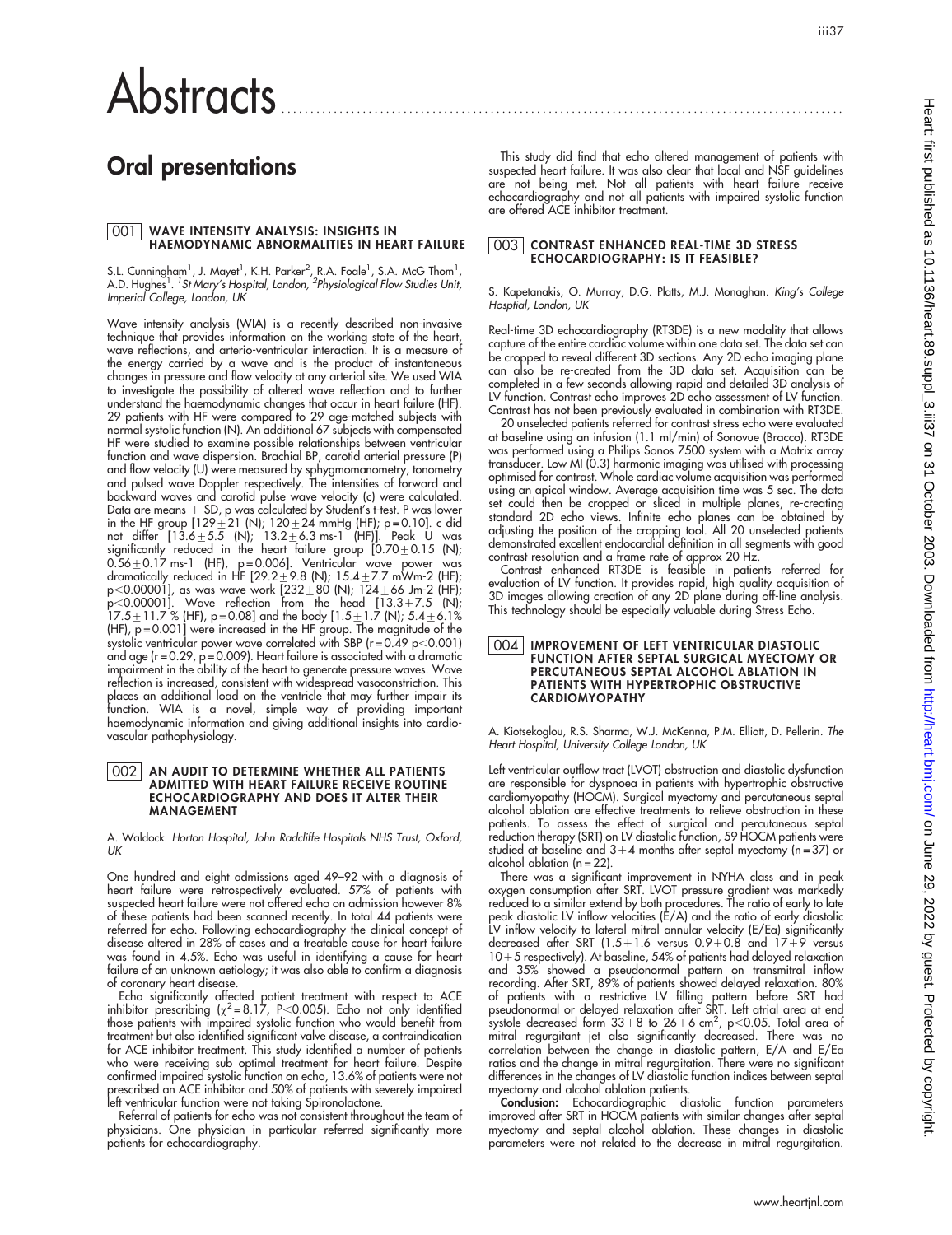Improvement in LV relaxation and decrease in LA pressure after SRT may contribute to the clinical amelioration of the patients.

#### 005 DOBUTAMINE-INDUCED HAEMODYNAMIC CHANGES ASSESSED BY ECHO: IMPLICATIONS FOR INOTROPE DOSING

G. McCann, A. Allen, J. McAdam, A. McCullough, J. Davies, D. Chin. Cardiorespiratory Directorate, University Hospitals of Leicester NHS Trust, Leicester, UK

**Background:** Beta-adrenoceptor agonists are used in patients with severe heart failure. They increase contractility and heart rate and therefore forward cardiac output (CO). However, published data suggest that patient mortality is increased by these drugs. We hypothesize that higher drug doses reduce stroke volume (SV) by shortening diastolic filling times and decreasing end-diastolic volume, contributing to this outcome.

Methods: 92 (Gp A) and 69 (Gp B) patients with normal and ischaemic Dobutamine stress echocardiograms were assessed. Dobutamine was intused at 10 µg/kg/min increments+/-atropine to achieve >85% maximum predicted heart rate. Left ventricular wall motion score index (LV-WMSI) was calculated using the 16-segment/4 grade wall motion model. SV and CO were obtained from LV outflow tract and ECG data. Digitised data from an Enconcert (Philips) archive were analysed offline. Exclusions = atrial fibrillation, mitral regurgitation or obstructive LVOT gradients. Statistical significance =  $p$  < 0.05\*

Results: There was no significant difference in heart rates. Dobutamine induces a biphasic change in SV, with SV falling at higher doses in both groups, but to greater extent in ischaemia.

| Dobutamine stage     | <b>Baseline</b> | Low dose       | Peak           |
|----------------------|-----------------|----------------|----------------|
| $A - CO$ ( $I/min$ ) | $4.9 + 1.2$     | $7.4 + 2.1$    | $10.5 + 3.2$   |
| $B - CO$             | $4.8 + 1.4$     | $6.7 + 2.3$    | $8.7 + 3.3*$   |
| $A - SV$ (ml)        | $68 + 15$       | $78 + 19$      | $72 + 21$      |
| $B - SV$             | $66 + 20$       | $72 + 23$      | $60 + 23*$     |
| $A - WMSI$           | $1.03 + 0.13$   | $1.01 + 0.02$  | $1.00 + 0.02$  |
| $B - WMSI$           | $1.80 + 0.45*$  | $1.66 + 0.43*$ | $1.87 + 0.45*$ |

Conclusions: Maximal forward SV occurs at lower inotrope doses in normal and abnormal hearts. Beyond this SV, any rise in CO becomes rate-dependent, with metabolic implications for the ischaemic heart. Inappropriate dosing can therefore be detrimental and dose optimisation may be helped by echo.

#### 006 THE INFLUENCE OF MECHANICAL DISPERSION ON GLOBAL SYSTOLIC VELOCITY DURING BIVENTRICULAR PACING

R.E. Lane, A.W.C. Chow, N.S. Peters, D.W. Davies, J. Mayet. St. Mary's Hospital and Imperial College School of Medicine, London, UK

Tissue Doppler imaging (TDI) can provide a quantitative measure of both mechanical dyssynchrony and systolic performance and enables assessment of the changes observed in patients with heart failure during

biventricular pacing (BVP).<br>**Methods:** 17 patients age 72.6±12.3 years, with severe heart failure (NYHA III-IV) and LBBB (QRS  $166 \pm 23$  ms) underwent BVP. TDI from six segments across the LV at the level of the mitral valve annulus and from the RV free wall were recorded. Regional electromechanical delay was calculated as time from start of QRS to onset of systolic contraction. Intraventricular mechanical dispersion (LVd) was calculated as the time between latest and earliest sites of LV contraction. Interventricular mechanical dispersion (IVd) was calculated as the time delay between latest site of LV contraction and RV contraction. Global systolic velocity (Sg) as a measure of LV performance, was calculated as mean left ventricular (LV) systolic velocity. Measurements were made at baseline and during synchronous BVP.

Results: LVd and IVd were significantly reduced from baseline with BVP (78.1 $\pm$ 51.0 v 42.3 $\pm$ 25.3, p0.011 and 116.8 $\pm$ 48.9 v 56.6 $\pm$ 36.4, p=0.001) During synchronous BVP, Sg was found to negatively correlate with both LVd and IVd (r= $-0.54$ , p=0.004 and  $-0.54$ , p = 0.005 respectively) see graphs.

Conclusion: During BVP, maximal reductions in both IVd and LVd are needed to derive optimal LV performance. These can be quantified using TDI, and may be used as a guide for optimising therapy.



## 007 FEASIBILITY OF A NEW, COMPUTER BASED ASSESSMENT OF MYOCARDIAL PERFUSION WITH CONTRAST ECHOCARDIOGRAPHY

N. Giatrakos<sup>1</sup>, J.X. Gao<sup>2</sup>, G.Z. Yang<sup>2</sup>, P. Nihoyannopoulos<sup>1</sup>. <sup>'</sup>NHLI, ICSM<br>Hammersmith Hospital, Cardiology dept, London, <sup>2</sup>NHLI, IC and Roya Society/Wolfson Medical Image Computing Laboratory, London, UK

Background: Myocardial Contrast Echocardiography (MCE) is a promising technique of assessing myocardial perfusion in patients with Coronary Artery Disease (CAD). Currently, quantitative assessment is performed by manually selecting regions of interest (ROI). We have specially developed a new software, Echofit, that automatically analyses and colour codes the redistribution of contrast bubbles after high impulse destruction.

Methods: Twenty patients with suspected CAD that were referred to our department for stress echocardiogram were studied, 13 men and 7 women, mean age 64 $\pm$ 14. All patients underwent coronary angiography. A standard dipyridamole stress test (0.142 mg/kg/min for 4 min) was pertormed and continuous intusion ot Sonazoid® (NC100100) was administered for MCE. We used the HDI 5000 (Philips Medical Systems) with Pulse Inversion and Real Time Perfusion Imaging (RTPI) with low mechanical index (MI) for imaging and high MI for destruction. The 3 standard apical views were digitally acquired and stored, at rest and peak stress. Twelve ROI were evaluated using dedicated standardised commercially available software (Q-lab, Philips Medical Systems), and the alpha and beta values were calculated. The results were compared with the coefficient patterns derived from Echofit which models the behaviour of the myocardial tissues in terms of the micro-bubble intensities over time as alpha(1-exp(-beta\*t)), where t is time. Marquardt-Levenberg optimisation method was used to minimise the overall residual error between the optimised and the original intensity curve, resulting in the measurement of alpha and beta. These alpha and beta coefficients at of all image pixels are displayed in a final colour-coded image: the alpha pattern, and the slope pattern with the slope being slope = alpha\*beta.

Results: Areas of abnormal perfusion were characterised visually and by the slope and the alpha. Altogether, 180 ROI were studied with both techniques. Overall concordance between the two methods for all regions was 98% for normal versus abnormal myocardial perfusion. Using Echofit areas of subendocardial hypoperfusion were easier identified and studied further. In two patients subendocardial perfusion of the mid septum was noted using Echofit and angiography confirmed 70–80% RCA stenosis.

Conclusion: This new software offers an objective and easy offline assessment of regional myocardial perfusion in patients with CAD using MCE. Additionally, subendocardial hypoperfusion was easily detected.

#### 008 IN CLINICAL PRACTICE TRANSOESOPHAGEAL ECHOCARDIOGRAPHY USUALLY FAILS TO DETECT LARGE PERSISTENT FORAMEN OVALE

P.T. Wilmshurst<sup>1</sup>, M.J. Pearson<sup>1</sup>, K.P. Walsh<sup>2</sup>, W.L. Morrison<sup>3</sup>. <sup>1</sup>Roya.<br>*Shrewsbury Hospital, <sup>2</sup>Our Lady's Hospital for Sick Children, Dublin,*<br><sup>3</sup>Cardiothoracic Centre, Liverpool, UK

A large persistent foramen ovale (PFO) is a mechanism for paradoxical thromboembolism and decompression illness. Transoesophageal echocardiography (TOE) is the gold standard for detecting a PFO. We have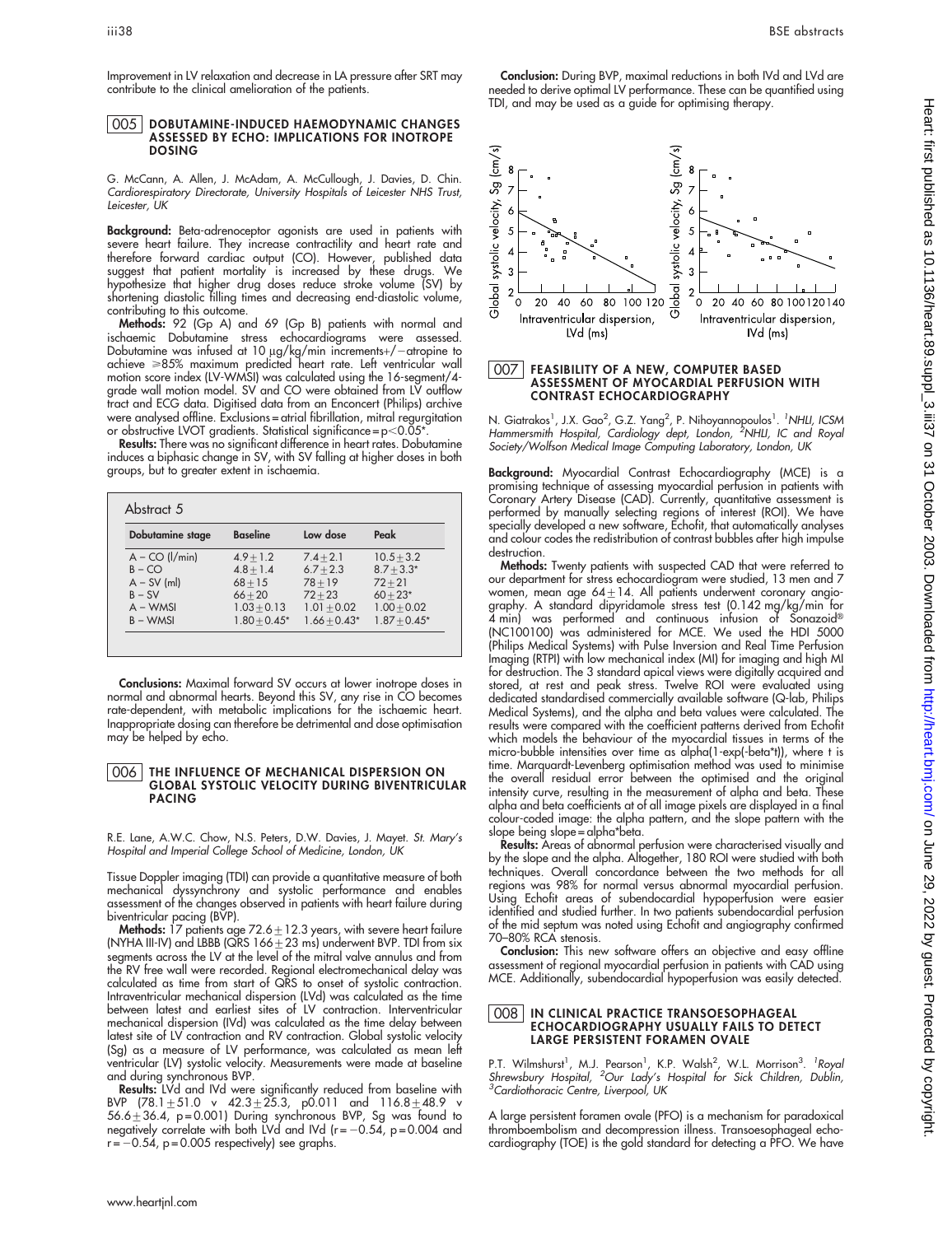closed over 120 PFOs in divers who have had shunt-related decompression illness and many cases of paradoxical thromboembolism. In each case the PFO was demonstrated by transthoracic contrast echocardiography. Most were referred for a closure procedure without TOE. 18 divers with a history of shunt-related decompression illness and 2 patients who had stroke as a result of paradoxical embolism had TOE performed at 15 regional cardiology centres in the United Kingdom. The TOEs were by experts. The TOE operators were aware of the results of transthoracic contrast echocardiograms in 18 cases. Cardiac catheterisation was performed in all cases. TOE failed to detect 14 of 20 (70%) clinically relevant PFOs that were detected by transthoracic contrast echocardiography and confirmed by cardiac catheterisation. The PFOs were 7–16 mm diameter (mean 10.6 mm). TOE provided an accurate estimate of PFO size in only 1 of 20 cases. TOE after transcatheter closure failed to detect a large residual shunt in the two patients with a residual shunt. TOE is not an accurate method of detecting a PFO.

### 009 VASCULAR ALTERATIONS IN AORTIC STENOSIS

R. Rajani, H. Rimington, P. Chowienczyk, J.B. Chambers. Valve Study Group, St Thomas' Hospital, London, UK

Background: The presence of symptoms is incompletely related to the grade of aortic stenosis and to LV function. It is possible that aortic physiology contributes.

**Aims:** To determine whether changes occur in aortic/ peripheral vascular haemodynamics in patients with aortic stenosis.

Methods: 36 consecutive asymptomatic patients and 8 with symptoms (Sx), with a mean age of 66 (range 29–82), had echocardiography, sphygmocardiography and photo-plethysmography to measure the augmentation index (AI), the subendocardial viability ratio (SEVR), the ascending aortic systolic and diastolic blood pressure (CSP and CDP), pulse wave velocity (PWV) (aortic compliance) and also peripheral artery tone (RI).

Results: The AI and the PWV were directly related to the grade of AS and the PWV decreased in symptomatic patients. The ascending aortic blood pressure and the SEVR also fell with symptoms.

|                 | Mild | Moderate   | <b>Severe</b> | $S_{\bf X}$ | P value |
|-----------------|------|------------|---------------|-------------|---------|
| $EOA$ $cm2$     | >1   | $0.75 - 1$ | < 0.75        | < 0.75      |         |
| N               | 14   | 15         | 7             | 8           |         |
| $V$ max m/s     | 3.1  | 3.9        | 4.2           | 4.9         |         |
| Ai (%)          | 90   | 94         | 112           | 116         | 0.003   |
| CSP(mmHg)       | 117  | 130        | 140           | 122         | 0.049   |
| CDP(mmHg)       | 74   | 79         | 87            | 76          | 0.06    |
| <b>SEVR (%)</b> | 157  | 149        | 141           | 111         | 0.18    |
| $PWV$ (m/s)     | 9.3  | 10.4       | 12.3          | 9.5         | 0.02    |
| RI(%)           | 77   | 66         | 76            | 54          | 0.047   |

**Conclusions:** Peripheral arterial physiology is related to the grade of aortic stenosis and the presence of symptoms.

#### 010 A NEW PROTOCOL FOR LOW POWER CONTRAST IMAGING IN DOBUTAMINE STRESS ECHOCARDIOGRAPHY: PRELIMINARY CLINICAL RESULTS

#### H. Thibault, J. Timperley, H. Becher. John Radcliffe Hospital, Oxford, UK

Real-time low power imaging has been introduced for myocardial contrast echocardiography. This technique has also been proven to be useful for improved endocardial border definition. It is unknown whether this technique is feasible and useful in Dobutamine stress echocardiography (DSE).

Objective: to test the feasibility of a new protocol for assessment of LV function using power modulation during DSE.

**Methods:** 89 consecutive patients referred for DSE underwent the established protocol for DSE using tissue harmonic imaging. After acquisition of the peak stress loops, contrast echocardiography was performed using power modulation. In 45 patients 0.3 ml bolus of Optison were given, in 44 patients a continuous infusion of Sono Vue (0.8 ml/min) was started and 3 apical views were acquired. A second contrast study was performed in recovery when images at peak stress

did not show normal findings. Endocardial border definition was evaluated by 3 step visual score.

Results: Contrast injections were performed at an average heart rate of 128 bpm. All contrast studies were diagnostic. A total of 1600 segments were analysed. Endocardial border definition increased in 37% of the segments in comparison to the native images- particularly delineation of the apical segments and basal lateral and anterior segments improved.

Conclusion: power modulation is feasible in Dobutamine Contrast Echocardiography and results in significant improvement of the LV border delineation at peak stress.

#### 011 | A NEW APPROACH TO CARDIAC RESYNCHRONISATION: MULTISITE RIGHT VENTRICULAR PACING

#### R.E. Lane, J. Mayet, N.S. Peters, D.W. Davies, A.W.C. Chow. St. Mary's Hospital and Imperial College School of Medicine, London, UK

Biventricular pacing (BVP) aims to improve systolic function and symptoms in severe heart failure. Left ventricular (LV) lead problems account for the majority of complications and failures of BVP. With the use of tissue Doppler imaging (TDI), we investigated the feasibility of an entirely right-sided pacing configuration: multisite RV pacing (MRVP), as a simpler and safer alternative to BVP in providing cardiac resynchronisation.

Methods: Fourteen patients (mean age  $63 \pm 11$  years, EF < 30%, 7 with ischaemic heart disease and all with chronic heart failure and left bundle branch block) underwent temporary MRVP prior to BVP. Quadripolar catheters were positioned in the high right atrium, mid RV inferior wall and on the anterior RV septum and synchronous MRVP commenced. Pulsed wave TDI was used to measure regional electromechanical delay, from which the dispersion of mechanical contraction within the LV (LVd) and between LV and RV (IVd) were calculated. Measurements were made at baseline, during synchronous BVP and MRVP.

Results: For all parameters there were no significant difference between BVP and MRVP except for QRS duration p0.001.

| Abstract 11                                            |                                                          |                                                     |                                                       |                                                       |                                                        |
|--------------------------------------------------------|----------------------------------------------------------|-----------------------------------------------------|-------------------------------------------------------|-------------------------------------------------------|--------------------------------------------------------|
|                                                        | QRS (ms)                                                 | $EF$ (%)                                            | IVd (ms)                                              | LVd (ms)                                              | $\Sigma$ IVd+LVd                                       |
| <b>Baseline</b><br><b>BVP</b><br>P<br><b>MRVP</b><br>P | $165 + 26$<br>$161 + 27$<br>0.167<br>$189 + 21$<br>0.006 | $19 + 7$<br>$24 + 10$<br>0.114<br>$25 + 7$<br>0.061 | $87 + 41$<br>$46 + 36$<br>0.016<br>$54 + 37$<br>0.035 | $64 + 28$<br>$30 + 10$<br>0.005<br>$44 + 18$<br>0.009 | $152 + 57$<br>$76 + 42$<br>0.002<br>$98 + 45$<br>0.019 |

(p values compared to baseline).

Conclusion: MRVP significantly reduces mechanical dispersion and improves LV performance comparable with BVP. MRVP may offer an effective and simpler form of cardiac resynchronisation therapy and should be considered as an alternative for patients where BVP is not possible.

#### 012 AN AUDIT OF AN ECHOCARDIOGRAM SERVICE IN A DISTRICT GENERAL HOSPITAL

M. Townsend, D. MacIver, T. MacConnell. Musgrove Park Hospital, Taunton, UK

We carried out a retrospective, case-note based audit of all in-patient requests for echocardiography during the month of July 2002. The objective of our audit was to improve the quality of referrals for echocardiography and decrease the number of echocardiograms repeated unnecessarily thus improving the efficiency of the service, decreasing the out-patient waiting time.

The total number of requests was 83 with a mean patient age of 72yrs (excluding paediatrics). 25% of requests were for patients over the age of 80.

After submission of the request form the 24% patients had their investigation on the same day. 59% of requests were carried out within 1 day of request, with 72% within 3 days.

40% of requests originated from cardiology and 49% from general medicine. 49% of requests were for assessment of left ventricular function. Clinical information was provided on the request form in 94% of cases but only 59% posed a specific question. One quarter of the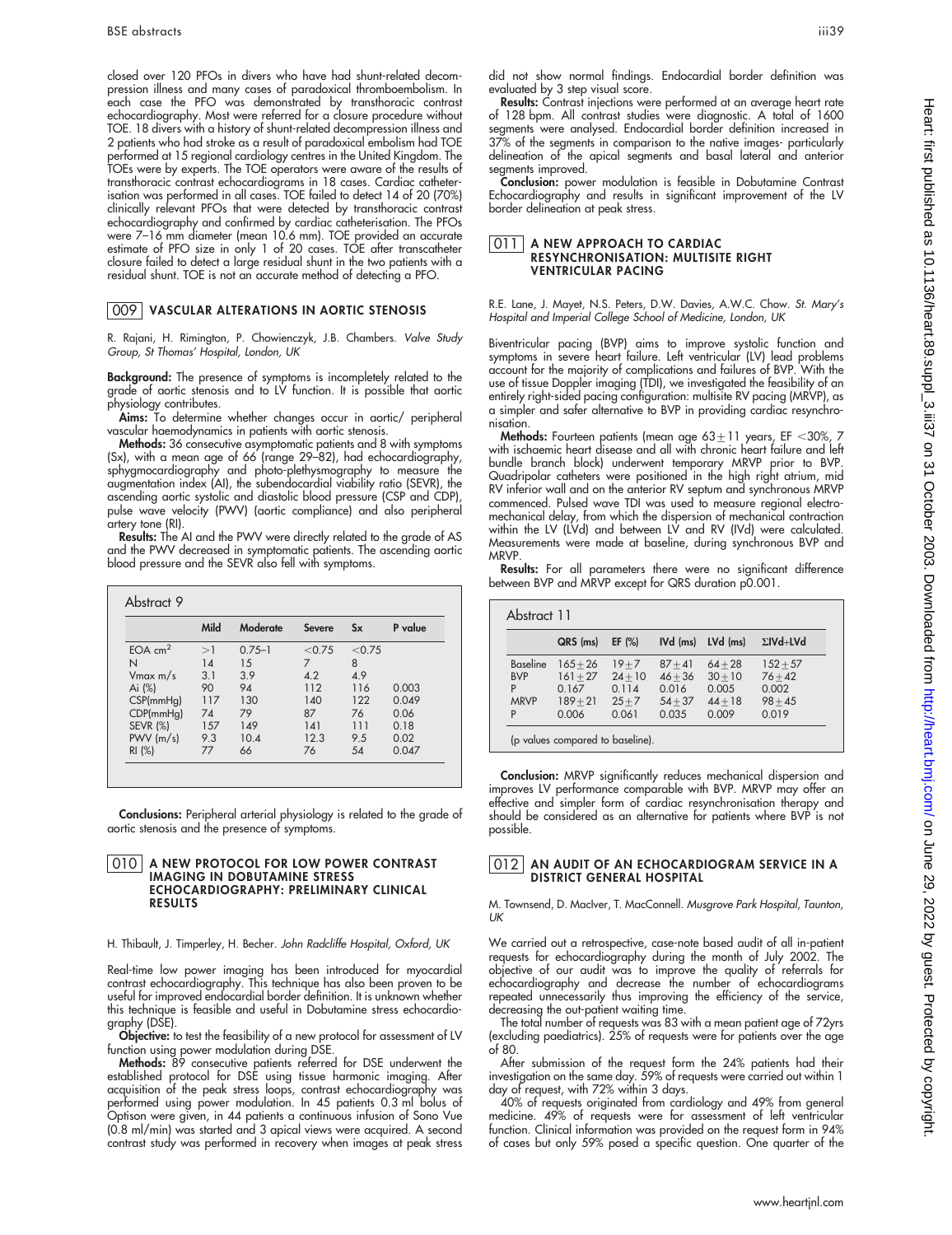patients had already had an echocardiogram in the last 2 years and a quarter of these had no obvious reason for a repeat scan.

When we reviewed the notes in a sample of the patients in the audit we found that there was no recorded recognition of an echocardiogram having been performed in 42% of cases.

In conclusion, we suggest that improved filing of results, timely access to old notes and subsequent clinical review of these notes, would decrease the number of scans repeated unnecessarily. Improved recording of the result by, for example, introduction of a stamp in the notes would lead to increased awareness that the scan had been performed. Finally, we suggest that more detailed information on the request form, with a specific question posed would enable the sonographer a more focused approach and allow for improved time management.

## Moderated poster presentations

#### 013 THE EFFECT OF TIME TO THROMBOLYSIS ON THE LV FUNCTION POST ANTERIOR MI AND THE MOST ACCURATE AND REPRODUCIBLE METHOD OF ASSESSMENT

T.A. Fox, P. Finn, N.J. Carline, K.F. Murt, J. Rees, A. Amadi. Aintree Cardiac Centre, Liverpool, UK

Background: Previous clinical trials have demonstrated that there is a reduction in mortality by thrombolytic therapy in acute MI in relation to a shorter time between onset of symptoms and treatment. This study analyses the link between time to thrombolysis and early recovery of LV function. It also assesses the most accurate and reproducible method of assessing the function itself.

Methods: 35 patients with Anterior MI but no previous cardiac history received thrombolysis. These patients had echocardiograms performed 5 days post MI. The LV function was assessed using a visual eyeballing method and the LV function graded as good or showing mild, mildmoderate, moderate, moderate-severe or severe LV dysfunction. An LV ejection fraction was then calculated 3 times per patient using the Modified Simpson's package. Thrombolysis times were compared to LV function as assessed by each method.

Results: Mean call to needle times increased with a more severe degree of LV dysfunction. Mean times were, Severe-254 mins, Moderate-Severe-122 mins, moderate-78 mins, mild-moderate-62 mins, mild-45 mins and good-42 mins. There was poor correlation between Modified Simpson's measurements and thrombolysis times.

Conclusions: LV systolic function was found to be better with a shorter time between symptoms and treatment. The patients with the poorer graded function had mostly had a lengthened call to needle time. The visual eyeballing method was found to be the most accurate and reproducible method of LV assessment, as the Modified Simpson's showed poor correlation and variability.

#### 014 CHARACTERISATION OF A NEWLY DEVELOPED ULTRASONIC CONTRAST AGENT

C.M. Moran<sup>1</sup>, J. Ross<sup>2</sup>, I. Ansell<sup>2</sup>, C. Oliver<sup>2</sup>, M. Butler<sup>1</sup>, J. Williamson<sup>1</sup>, T.<br>Anderson<sup>1</sup>, N. McDicken<sup>1</sup>, K.A.A. Fox<sup>3</sup>. <sup>7</sup>Medical Physics, <sup>2</sup>Dept. Clinicai<br>and Surgical Sciences, <sup>3</sup>Dept of Cardiovascular R Edinburgh, Edinburgh EH3 9YW, UK

**Background:** The size and composition of commercially available ultrasonic contrast microbubbles are such that when insonated at routinely used diagnostic frequencies (2–7 MHz), the bubbles resonate and strongly scatter ultrasound. Recently there has been increasing interest in imaging and manipulating these microbubbles at higher frequencies (30–40 MHz) for possible applications in targeting microbubble-encapsulated drugs to specific plaque sites in arteries and to image such sites using intravascular ultrasound. Due to commercial sensitivity re shell constituents and manufacture, targeting of specific commercial agents was not possible.

Aim: To produce an ultrasonic contrast microbubble capable of resonating at 30–40 MHz and to use such an agent for targeting specific cell-lines found in the arterial wall.

**Method:** A lipid-encapsulated nitrogen-filled microbubble was developed in-house. The agent was diluted to various concentrations using saline and blood-mimicking fluid (BMF). Using a ClearView Ultra system, an Atlantis SR intravascular probe was inserted into each solution and one frame of unprocessed ultrasonic data was acquired. The data was downloaded onto a PC. A region-of-interest (ROI) of 128 data points and 9 ultrasonic lines was chosen. Over these ROIs, mean backscatter

power was calculated and referenced to data collected from a water-air interface. The ability of the agent to be targeted to specific cells was assessed microscopically by labelling the microbubbles with an antibody (CD54) and then passing these microbubbles over endothelial cells grown on an agar interface.

Results: At concentrations of 25 mg/ml, mean backscatter power was approximately 9 dB less than a commercially available agent (Definity). This level of backscatter is adequate for arterial plaque studies. Under physiological flow conditions the microbubbles were observed (both optically and acoustically) to be attached to the endothelial cells.

#### **015** DIFFERENTIATION OF ISCHAEMIC AND IDIOPATHIC DILATED CARDIOMYOPATHY: TISSUE DOPPLER CHARACTERISTICS IN PATIENTS WITH GLOBAL SYSTOLIC LEFT VENTRICULAR DYSFUNCTION

R.S. Sharma, P.M. Elliott, W.J. McKenna, C. Veyrat, D. Pellerin. The Heart Hospital, University College London, UK

Many studies have shown that conventional echocardiographic parameters are unable to distinguish between ischaemic and non-ischaemic aetiologies in patients with global severe left ventricular dysfunction when history of coronary artery disease lacks. A coronary angiogram is usually performed but an ischemic origin is rarely found. The aim of this study was to determine whether colour tissue Doppler imaging and strain could make this distinction. The study cohort comprised 18 controls (53 $\pm$ 10y, 9 M), 37 patients, with idiopathic dilated cardiomyopathy (DCM) (62 $\pm$ 10y, 28 M, LVEF 30 $\pm$ 9 %, LV EDD 6.1 $\pm$ 0.4 cm) and 16 patients with  $\geq 3$ -vessel coronary artery disease (IHD) (67  $\pm$  11y, 13 M, LVEF 29 $\pm$  10 %, LV EDD 6.4 $\pm$ 0.3 cm). Colour tissue Doppler velocities and strain were measured in the left ventricular posterior wall on Mmode recordings. When the posterior wall was akinetic and thin, measurements were pertormed in the septum. Wall motion score index<br>(2.34±0.39 versus 2.25±0.42) and the number of akinetic LV segments per patient were not significantly different between patients with IHD and those with DCM. During systole, ejection epicardial velocity measured at the time of peak endocardial velocity was higher in DCM than in IHD (21 $\pm$ 13 versus 10 $\pm$ 9 mm/s, p=0.04). The ratio of preejection to ejection endocardial velocity was lower in DCM compared to IHD (25 $\pm$ 27 versus 72 $\pm$ 44, p=0.01). During early diastole, peak endocardial velocity (68  $\pm$  33 versus 42  $\pm$  24, p = 0.03), peak epicardial velocity  $(53 \pm 31 \text{ versus } 26 \pm 17, \text{ p = } 0.01)$ , and endocardial velocity measured at peak epicardial velocity (36 $\pm 27$  versus 10 $\pm$ 9, p=0.003) were higher in DCM than in IHD. Systolic strain and tissue Doppler derived myocardial velocity gradients were similar in both groups of patients. Conclusion, analysis of colour tissue Doppler echocardiograms in endocardial and epicardial layers may be able to identify those patients with global severe left ventricular dysfunction that have ischaemic heart disease.

#### 016 ROLE OF TWO DIMENSIONAL AND DOPPLER ECHOCARDIOGRAPHY IN PATIENTS WITH DUCHENNE CARDIOMYOPATHY

L. Desforges, A. Stefanidis, G. Koutroulis, M. Kinali, F. Muntoni, P. Nihoyannopoulos. Echo Lab, Dept of Paediatrics, Hammersmith Hospital, NLHI, ICSM, London, UK

Patients (pts) with Duchenne dystrophy (DMD) constitute a population of poor clinical state. DMD cardiomyopathy is one of the main reasons of morbidity and mortality in these pts. In this echocardiographic retrospective study several 2-D and Doppler variables were assessed in asymptomatic (a-DMD) or symptomatic heart failure DMD pts (s-DMD) and in a control group of healthy children. We also focused on Dopplerindex (DI), a new, reproducible variable capable to assess the myocardial performance in many clinical settings. We assessed the<br>echocardiograms of 24 normal controls (aged 9±3 yrs) and 58 DMDpatients [(a-DMD,n:35;8 $\pm$ 2 yrs) (s-DMD,n:23;16 $\pm$ 3 yrs)]. One investigator with no access to any clinical information calculated all the echo variables. The DI was calculated using the sum of isovolumetric contraction plus relaxation time divided by ejection time (ET) [(ICT+IRT)/ET]. The statistics were performed by using unpaired t-test and ANOVA method with Bonferroni's correction. The ROC curve for the DI values was also estimated in an attempt to discriminate the best predicting value between controls and DMD pts.

Results: The LV fractional shortening (FS) of DMD pts in comparison with controls was significantly lower (28 $\pm$ 9% vs. 36 $\pm$ 6%, p<0.001). The peak E to A transmitral velocities ratio and the DI were significantly<br>different too (E/A: 2.2±0.7 vs. 1.6±0.4 p<0.001, DI: 0.50±0.15 vs.  $0.39 \pm 0.06$ , p<0.001). The only differences between a-DMD and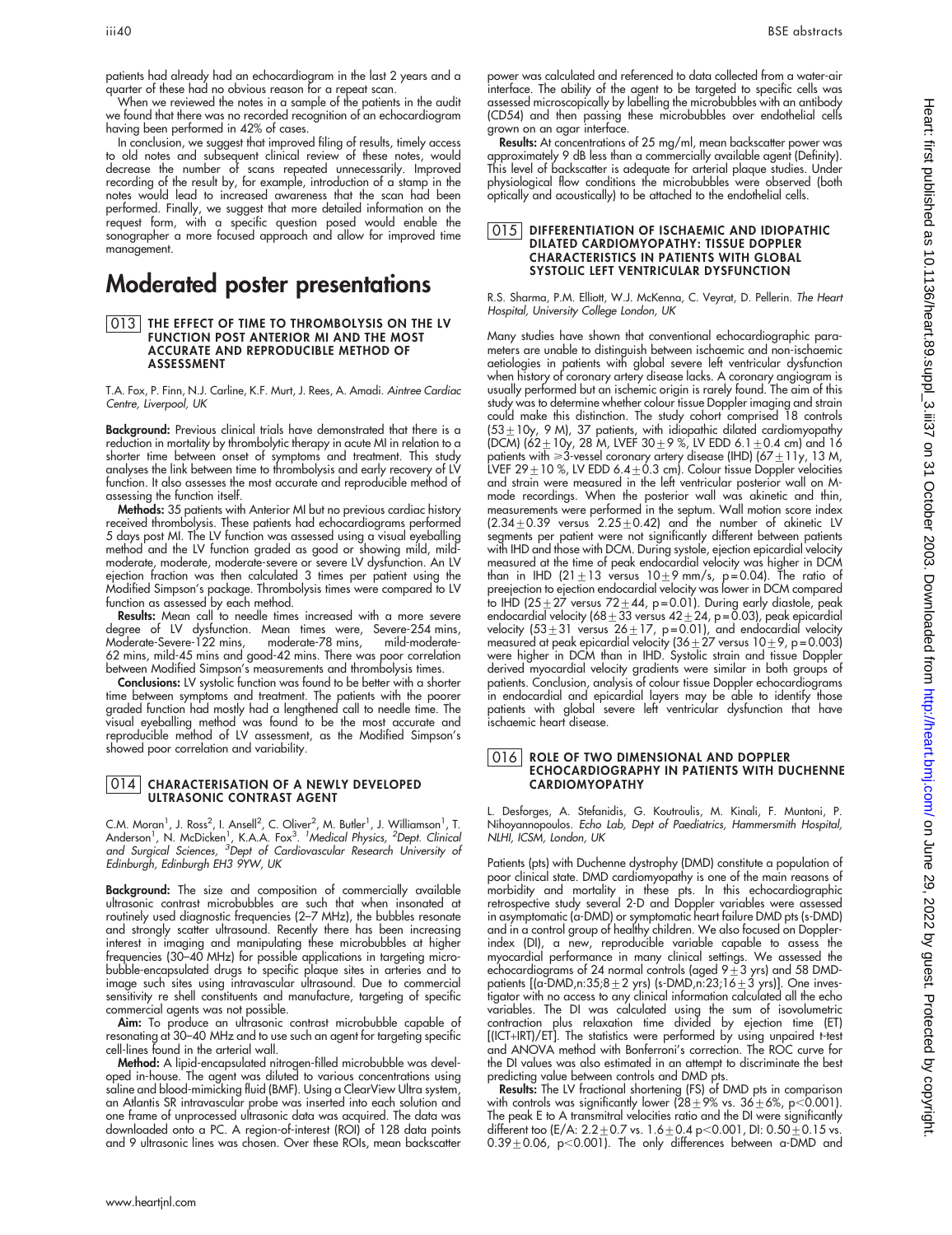controls were the E/A  $(1.7 \pm 0.4$ vs. $2.2 \pm 0.7$ ,p<0.01) and LV ET (256 $\pm$ 22 vs.232 $\pm$ 15 msecs, p $<$ 0.001). The DI between controls and a-DMD was similar (0.39 $\pm$ 0.06 vs 0.43 $\pm$ 0.09 p: NS). Finally, a DI value of 0.50 was the best cut-off value between normal subjects and DMD pts.

Conclusions: The FS, E/A ratio and DI are useful echocardiographic variables for the assessment of DMD pts. However, from all the measured variables only E/A and ET were different between controls and a-DMD pts.

#### 017 ELECTRICAL OR MECHANICAL DISPERSION: PREDICTOR OF CARDIAC RESYNCHRONISATION THERAPY

R.E. Lane, A.W.C. Chow, N.S. Peters, D.W. Davies, J. Mayet. St. Mary's Hospital and Imperial College School of Medicine, London, UK

The ECG has been used to identify patients for cardiac resynchronisation therapy (CRT). However, 30% of selected patients fail to derive symptomatic benefit. Tissue Doppler imaging (TDI) can measure the dispersion of mechanical contraction between right and left ventricles (RV and LV) and within the LV, and may be a superior tool for predicting patient response.

Methods: 12 lead ECG, 2D echocardiography and TDI were pertormed at baseline and during synchronous CRT in 28 patients age<br>66±12 years with chronic heart failure, ejection fraction (EF) <35% and left bundle branch block. TDI was used to measure regional electromechanical delay of the LV and RV. Intraventricular mechanical dispersion (LVd) was calculated as the time between latest and earliest sites of LV contraction. Interventricular mechanical dispersion (IVd) was calculated as the maximal delay between LV and RV contraction. Responders (R) or non-responders (NR) to CRT were classified on the basis of symptomatic and functional improvement.

**Results:** Baseline QRS was positively correlated with IVd (r=0.5, p0.017) but not with LVd. Following CRT, mean QRS duration was<br>unchanged, EF increased (19±7 to 24±10% p0.01), IVd decreased (103 $\pm$ 62 to 61 $\pm$ 42 ms p<0.001) and LVd decreased (76 $\pm$ 49 to  $43\pm30$  ms p0.001). During CRT, IVd was reduced by 54% and 15% in R and NR respectively whilst LVd was reduced by 40% and  $-2\%$  in R and NR respectively. A 20% reduction in both LVd and IVd had 91% sensitivity and 100% specificity in predicting clinical benefit following CRT.

|              | QRS (ms)   | IVd (ms)   | LVd (ms)  |
|--------------|------------|------------|-----------|
| R baseline   | $175 + 23$ | $140 + 74$ | $95 + 64$ |
| R CRT        | $166 + 23$ | $67 + 52$  | $51 + 36$ |
| р            | 0.3        | 0.003      | 0.003     |
| NR baseline  | $156 + 26$ | $62 + 43$  | $34 + 23$ |
| NR CRT       | $152 + 10$ | $53 + 41$  | $35 + 29$ |
| $\mathsf{p}$ | 0.6        | 0.2        | 1.0       |

Conclusion: QRS duration does not predict clinical response with CRT. TDI can be used to assess dyssynchrony and predict response to CRT. Optimal reductions in both IVd and LVd appear to be important for clinical improvement.

#### 018 CONTRAST AGENT INCREASES DOPPLER VELOCITIES AND IMPROVES REPRODUCIBILITY OF AORTIC VALVE AREA MEASUREMENTS IN PATIENTS WITH AORTIC STENOSIS

L.A. Smith<sup>1</sup>, S.J. Cowell<sup>1</sup>, A.C. White<sup>2</sup>, N.A. Boon<sup>1</sup>, D.E. Newby<sup>1</sup>, D.B.<br>Northridge<sup>2. 1</sup>Cardiovascular Research, University of Edinburgh,<br><sup>2</sup>Cardiology Western General Hespital Edinburgh UK <sup>2</sup>Cardiology, Western General Hospital, Edinburgh, UK

**Purpose:** Observer variability may limit assessment of aortic stenosis by Doppler echocardiography. The aim of this study was to assess whether echocardiographic contrast agent improves reproducibility of aortic valve area (AVA) measurements in patients with aortic stenosis.

Methods: 20 patients with aortic stenosis  $(67+/-10$  years) underwent non-contrast and contrast Doppler echocardiography, on two occasions, three weeks apart.

Results: Intraobserver and interobserver coefficients of reproducibility were 0.36 and 0.20 cm respectively tor lett ventricular outflow tract<br>(LVOT) diameter, and 0.38 and 0.24 cm<sup>2</sup> respectively for AVA. Whilst intraobserver reproducibility was unaffected, the use of contrast improved interobserver reproducibility for LVOT diameter (mean of ditterences -0.02+/-0.07 cm vs 0.01+/-0.10 cm, p<0.05) and<br>AVA (mean of differences 0.02+/-0.10 cm<sup>2</sup> vs 0.07+/-0.12 cm<sup>2</sup>, p<0.05). Pre- and post-valve velocities were increased with contrast compared to non-contrast imaging (pre:  $1.07+/-0.20$  m/s vs  $0.94+/$  $-0.19$  m/s, p $<$ 0.01; post: 3.76+/ $-0.87$  m/s vs 3.47+/ $-0.78$  m/s, p<0.01). Mean AVA was unaltered.

Conclusions: Echocardiographic contrast significantly increases Doppler velocities and produces modest improvements in the reproducibility of LVOT diameter and AVA measurements. We suggest that, when assessing patients with aortic stenosis, contrast agents should be considered in the difficult-to-image patients with poor baseline LVOT images or Doppler studies, or when there appears to be marked variability in sequential echocardiographic studies.

#### 019 CONTINUITY EQUATION AREA IN BILEAFLET PROSTHETIC AORTIC VALVES: VALVE SIZE CANNOT BE SUBSTITUTED FOR LV OUTFLOW TRACT DIAMETER

J. Chambers, L. Oo, A. Narracott, P. Lawford, C. Blauth. Valve Study Group, St Thomas Hospital and Sheffield University, UK

Background: The labelled valve size approximates the annulus in which it is implanted. A number of studies have suggested that it is more accurate than measuring LV outflow tract diameter for calculating the continuity equation area.

Objectives: The aims of this study were to compare labelled size with an in vitro model of the LV outflow tract and to measure the orifice size in six designs of bileaflet mechanical heart valve.

Methods: The inflow aspect of each of 29 valves was photographed then digitised and the maximum internal diameter and orifice area calculated. The LV outflow tract was modelled using a series of machined polypropylene blocks.

Results: The modelled LV outflow diameter ranged from 1.0 to 3.0 mm larger than labelled valve size for the intra-annular valves and from 3.5 mm smaller to 1.5 mm larger than labelled size for the supraannular valves. Using labelled size gave an estimate of LV outflow arec<br>from 140 mm<sup>2</sup> smaller to 120 mm<sup>2</sup> larger than the actual area. The internal orifice diameter ranged from 1.6 mm to 4.6 mm less than the manufacturer's labelled size. The geometric orifice area varied widely between 159 and 222 mm2 for the six size 19 valves and between 316 and 405 mm<sup>2</sup> for the six size 25 valves.

Conclusion: There are major differences between labelled size and actual size in bileaflet mechanical valves. Labelled size should not be used to compare haemodynamic function nor for the calculation of the orifice area using the continuity equation.

#### 020 ATORVASTATIN DOES NOT REDUCE LV MASS OR AFFECT DIASTOLIC FUNCTION AFTER ONE YEAR OF TREATMENT

A.S. Sharp, A. Zambanini, A.D. Hughes, S. Byrd, D. Shields, D. Fitzgerald, S. Lyons, E. O'Brien, A. Stanton, N. Poulter, P.S. Sever, S.A. McG Thom, J. Mayet. Department of Clinical Pharmacology, Royal College of Surgeons in Ireland, Dublin, Ireland, and St Mary's Hospital, Imperial College, London, UK

Methods: It has been postulated that the statins may have beneficial affects on LV mass in the hypertensive population. We randomised 406 hypertensive patients with normal levels of serum cholesterol<br>(≤6.5 mmol/L) to take either 10 mg of Atorvastatin or placebo. All patients underwent echocardiography after one year of treatment.

Results: Data on LV mass was obtained from 406 patients; with a similar number providing data on transmitral Doppler flow (TMD) and Tissue Doppler Echocardiography (TDE) at the level of the mitral annulus on the lateral wall. Both groups were equivalent in terms of age, sex and BMI.

Conclusion: After one year of treatment Atorvastatin had no significant effect on LV mass or diastolic function. This large cohort of patients does not support preliminary data from small studies that statins have beneficial effects on cardiac structure.